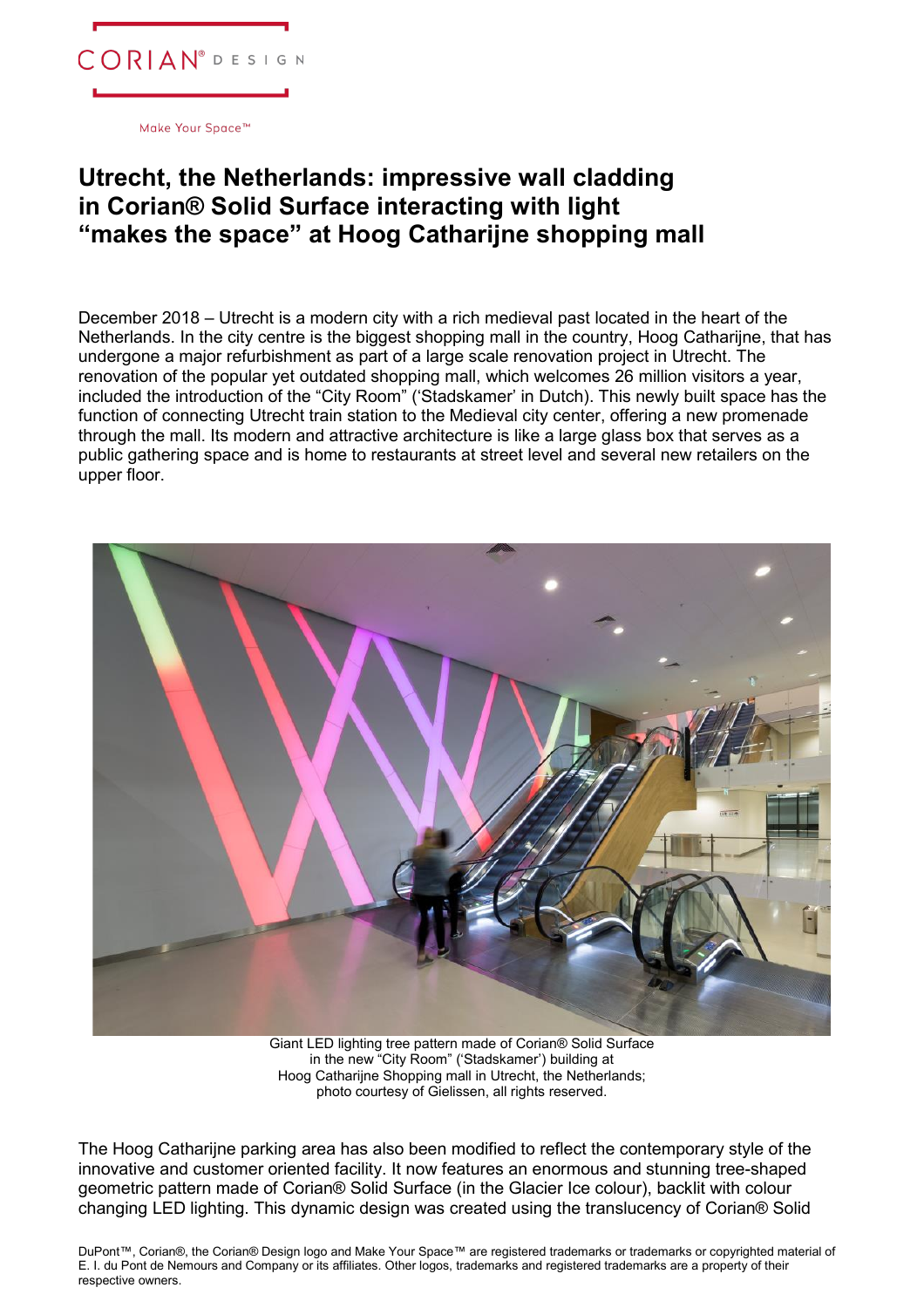Surface, which becomes an architectural key element that also conveys the updated energy of the contemporary shopping mall. It was fabricated and installed by Gielissen, an experienced Dutch company specializing in retail solutions. The eye-catching installation, which extends from level -5 of the parking space all the way up to the mall ground floor, is visible from any place in the parking area as well as from the "City Room", acting as a useful visual point of reference for users.



Giant LED lighting tree pattern made of Corian® Solid Surface in the new "City Room" ('Stadskamer') building at Hoog Catharijne Shopping mall in Utrecht, the Netherlands; photo courtesy of Gielissen, all rights reserved.



Giant LED lighting tree pattern made of Corian® Solid Surface in the new "City Room" ('Stadskamer') building at Hoog Catharijne Shopping mall in Utrecht, the Netherlands; photo courtesy of Gielissen, all rights reserved..

DuPont™, Corian®, the Corian® Design logo and Make Your Space™ are registered trademarks or trademarks or copyrighted material of E. I. du Pont de Nemours and Company or its affiliates. Other logos, trademarks and registered trademarks are a property of their respective owners.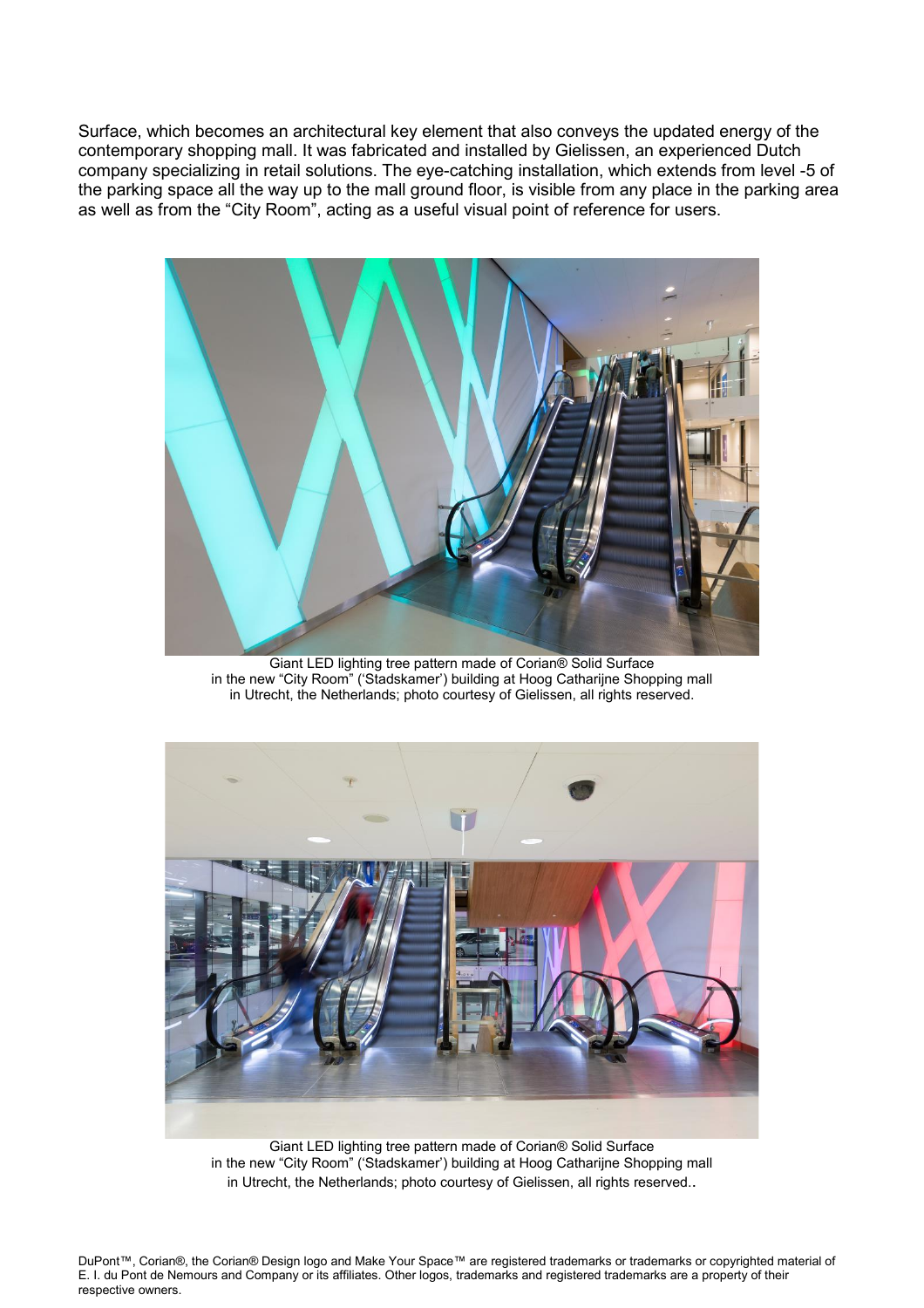The superior functional qualities of Corian® Solid Surface allow for upscale solutions that can withstand the normal wear and tear which comes with daily traffic. Corian® Solid Surface is also easy to clean and repairable if damaged. The tree-shaped LED installation in the Hoog Catharijne shopping mall in Utrecht will stand the test of time and maintain its original top quality aesthetics for many years to come.



Giant LED lighting tree pattern made of Corian® Solid Surface in the new "City Room" ('Stadskamer') building at Hoog Catharijne Shopping mall in Utrecht, the Netherlands; photo courtesy of Gielissen, all rights reserved.



Giant LED lighting tree pattern made of Corian® Solid Surface in the new "City Room" ('Stadskamer') building at Hoog Catharijne Shopping mall

DuPont™, Corian®, the Corian® Design logo and Make Your Space™ are registered trademarks or trademarks or copyrighted material of E. I. du Pont de Nemours and Company or its affiliates. Other logos, trademarks and registered trademarks are a property of their respective owners.